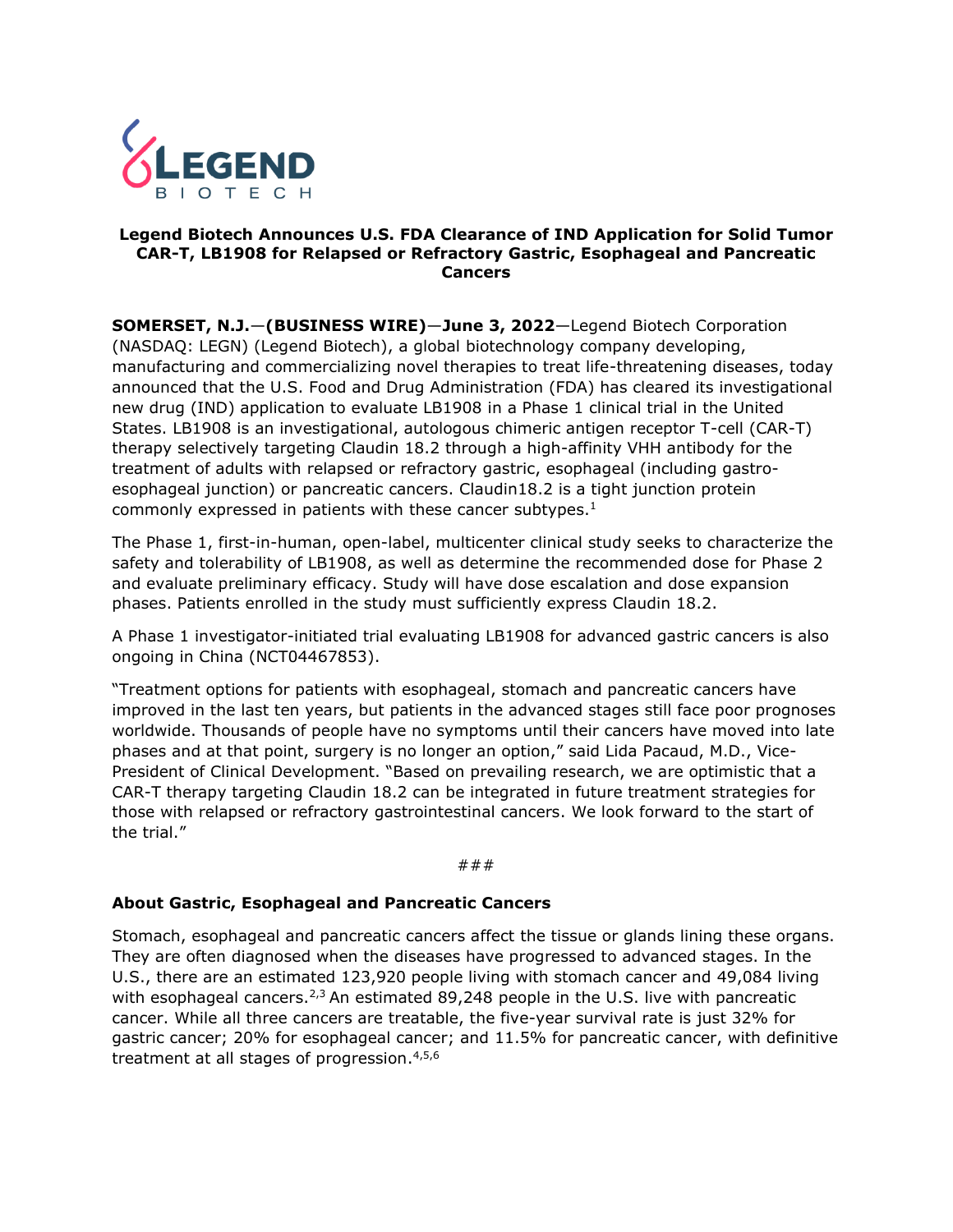## **About Legend Biotech**

Legend Biotech is a global biotechnology company dedicated to treating, and one day curing, life-threatening diseases. Headquartered in Somerset, New Jersey, we are developing advanced cell therapies across a diverse array of technology platforms, including autologous and allogenic chimeric antigen receptor T-cell, T-cell receptor (TCR-T), and natural killer (NK) cell-based immunotherapy. From our three R&D sites around the world, we apply these innovative technologies to pursue the discovery of safe, efficacious and cutting-edge therapeutics for patients worldwide.

Learn more at [www.legendbiotech.com](https://apc01.safelinks.protection.outlook.com/?url=https%3A%2F%2Furldefense.com%2Fv3%2F__http%3A%2Fwww.legendbiotech.com%2F__%3B!!Dahw-A9d0CA!l_HBzc6uFFeUDuZZa9ZaL36SCN4RrVIMjWybRwXGmPMcCeXFMsUTZlHW7117Bv5v%24&data=04%7C01%7Ctina.carter%40legendbiotech.com%7C16a4efa927f340b07f5408d9730bde94%7Cd55ad7adbf234f2cb95e1164d77114c9%7C0%7C0%7C637667317543128330%7CUnknown%7CTWFpbGZsb3d8eyJWIjoiMC4wLjAwMDAiLCJQIjoiV2luMzIiLCJBTiI6Ik1haWwiLCJXVCI6Mn0%3D%7C2000&sdata=SGEIilDeN6oOC2e6jPKxF9s4UeP%2F7qYMPZCwABxs1GY%3D&reserved=0) and follow us on [Twitter](https://apc01.safelinks.protection.outlook.com/?url=https%3A%2F%2Furldefense.com%2Fv3%2F__https%3A%2Ftwitter.com%2Flegendbiotech%3Flang%3Den__%3B!!Dahw-A9d0CA!l_HBzc6uFFeUDuZZa9ZaL36SCN4RrVIMjWybRwXGmPMcCeXFMsUTZlHW7-CeoCbi%24&data=04%7C01%7Ctina.carter%40legendbiotech.com%7C16a4efa927f340b07f5408d9730bde94%7Cd55ad7adbf234f2cb95e1164d77114c9%7C0%7C0%7C637667317543138324%7CUnknown%7CTWFpbGZsb3d8eyJWIjoiMC4wLjAwMDAiLCJQIjoiV2luMzIiLCJBTiI6Ik1haWwiLCJXVCI6Mn0%3D%7C2000&sdata=G67YvZwhP%2FqpNT70jcxhfJtkRBbttuYxLr1GRRXONFY%3D&reserved=0) and [LinkedIn.](https://apc01.safelinks.protection.outlook.com/?url=https%3A%2F%2Furldefense.com%2Fv3%2F__https%3A%2Fwww.linkedin.com%2Fcompany%2Flegendbiotechco.%2F__%3B!!Dahw-A9d0CA!l_HBzc6uFFeUDuZZa9ZaL36SCN4RrVIMjWybRwXGmPMcCeXFMsUTZlHW7xWi5KQF%24&data=04%7C01%7Ctina.carter%40legendbiotech.com%7C16a4efa927f340b07f5408d9730bde94%7Cd55ad7adbf234f2cb95e1164d77114c9%7C0%7C0%7C637667317543138324%7CUnknown%7CTWFpbGZsb3d8eyJWIjoiMC4wLjAwMDAiLCJQIjoiV2luMzIiLCJBTiI6Ik1haWwiLCJXVCI6Mn0%3D%7C2000&sdata=rAaHW745AINa0fRJ5bSa9ANpUsQtVUxOPkh%2BsfS5lao%3D&reserved=0)

## **Cautionary Note Regarding Forward-Looking Statements**

Statements in this press release about future expectations, plans and prospects, as well as any other statements regarding matters that are not historical facts, constitute "forwardlooking statements" within the meaning of The Private Securities Litigation Reform Act of 1995. These statements include, but are not limited to, statements relating to Legend Biotech's strategies and objectives; statements relating to CARVYKTI™, including Legend Biotech's expectations for CARVYKTI™, such as Legend Biotech's manufacturing and commercialization expectations for CARVYKTI™ and the potential effect of treatment with CARVYKTI™; statements about submissions for cilta-cel to, and the progress of such submissions with, the U.S. Food and Drug Administration (FDA), the European Medicines Agency (EMA), the Chinese Center for Drug Evaluation of National Medical Products Administration (CDE) and other regulatory authorities; the anticipated timing of, and ability to progress, clinical trials, including patient enrollment; the submission of Investigational New Drug (IND) applications to, and maintenance of such applications with, regulatory authorities; the ability to generate, analyze and present data from clinical trials; and the potential benefits of Legend Biotech's product candidates. The words "anticipate," "believe," "continue," "could," "estimate," "expect," "intend," "may," "plan," "potential," "predict," "project," "should," "target," "will," "would" and similar expressions are intended to identify forward-looking statements, although not all forward-looking statements contain these identifying words. Actual results may differ materially from those indicated by such forwardlooking statements as a result of various important factors. Legend Biotech's expectations could be affected by, among other things, uncertainties involved in the development of new pharmaceutical products; unexpected clinical trial results, including as a result of additional analysis of existing clinical data or unexpected new clinical data; unexpected regulatory actions or delays, including requests for additional safety and/or efficacy data or analysis of data, or government regulation generally; unexpected delays as a result of actions undertaken, or failures to act, by our third party partners; uncertainties arising from challenges to Legend Biotech's patent or other proprietary intellectual property protection, including the uncertainties involved in the U.S. litigation process; competition in general; government, industry, and general public pricing and other political pressures; the duration and severity of the COVID-19 pandemic and governmental and regulatory measures implemented in response to the evolving situation; as well as the other factors discussed in the "Risk Factors" section of the Legend Biotech's Annual Report filed with the Securities and Exchange Commission on March 31, 2022. Should one or more of these risks or uncertainties materialize, or should underlying assumptions prove incorrect, actual results may vary materially from those described in this press release as anticipated, believed, estimated or expected. Any forward-looking statements contained in this press release speak only as of the date of this press release. Legend Biotech specifically disclaims any